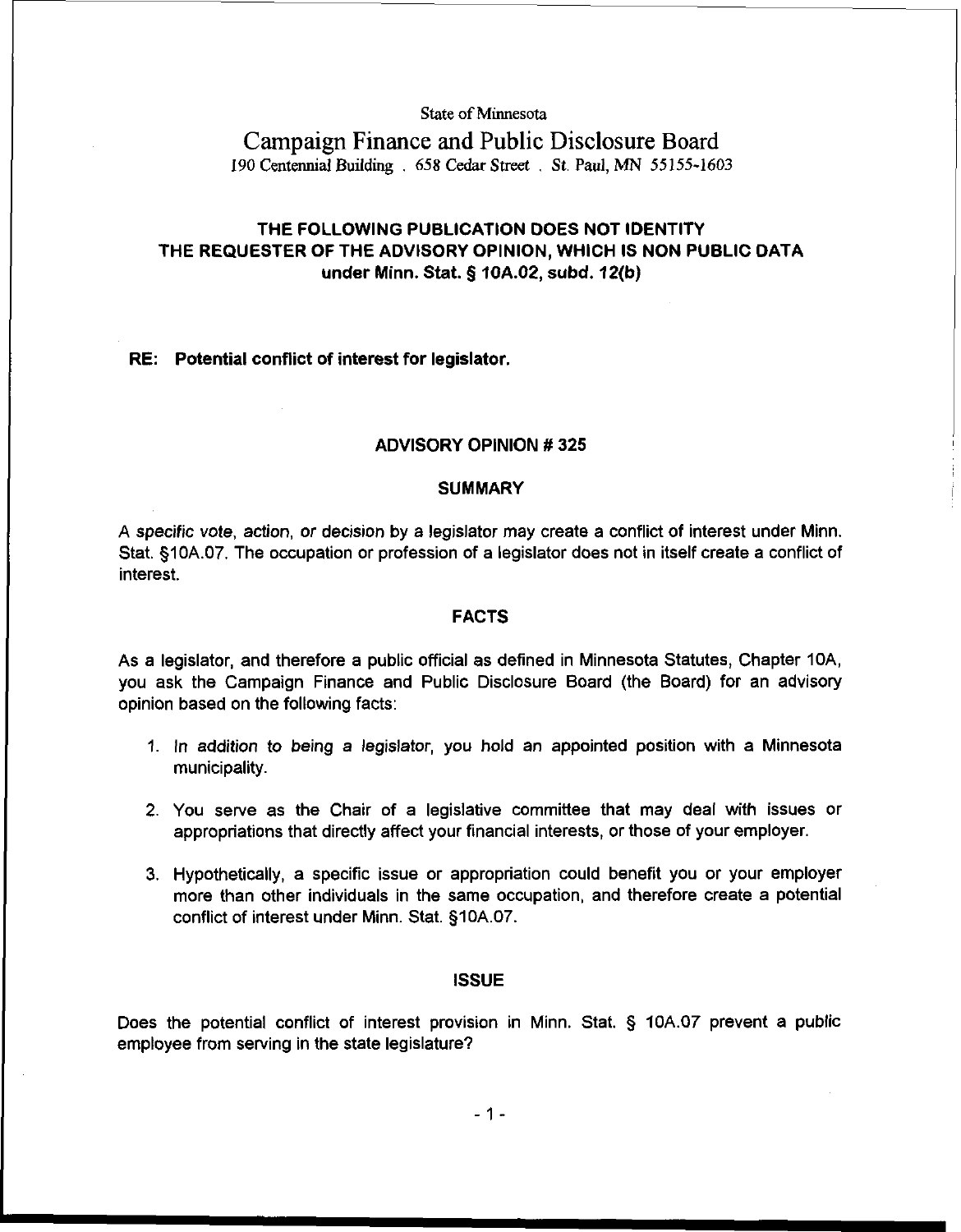## **OPINION**

No. Any potential conflict of interest is created by specific votes, actions, or decisions that a legislator may need to take in regard to a given piece of legislation. Potentially the occupation or affiliated business of any legislator may create a conflict of interest under Minn. Stat. § 10A.07. The statute does not try to preempt potential conflicts of interest by preventing the members of certain occupations or professions from serving in the legislature. A legislator employed by a local unit of government, in either an appointed or civil service capacity, will need to make the same specific evaluations of potential conflicts of interest when acting on legislation that a legislator employed in any other profession must make.

It is important to note that under Minn. Stat. § 10A.07 a potential conflict of interest arises only when a public official's votes, actions, or decisions would affect the financial interests of the official, or those of an associated business, in a manner that is greater than the effect on other members of the same occupation or profession. If a potential conflict of interest does occur, Minn. Stat. 510A.07 requires written disclosure of the conflict to the appropriate presiding officer of the body of service. At the legislator's request the body of sewice may excuse the member from voting or taking other action on the legislation in question.

This opinion is limited to interpretation of the conflict of interest provisions of Minn. Stat. § 10A.07. Your request indicates that you have concerns about the possibility of ethical issues or conflicts of interest in other statutes or rules. Questions not related to Chapter 10A are not with in the purview of the Board, and the Board may not express any opinion on them.

Issued:  $2 - 20 - 0$ 

Wil Fluegel, Chair Campaign Finance and Public Disclosure Board